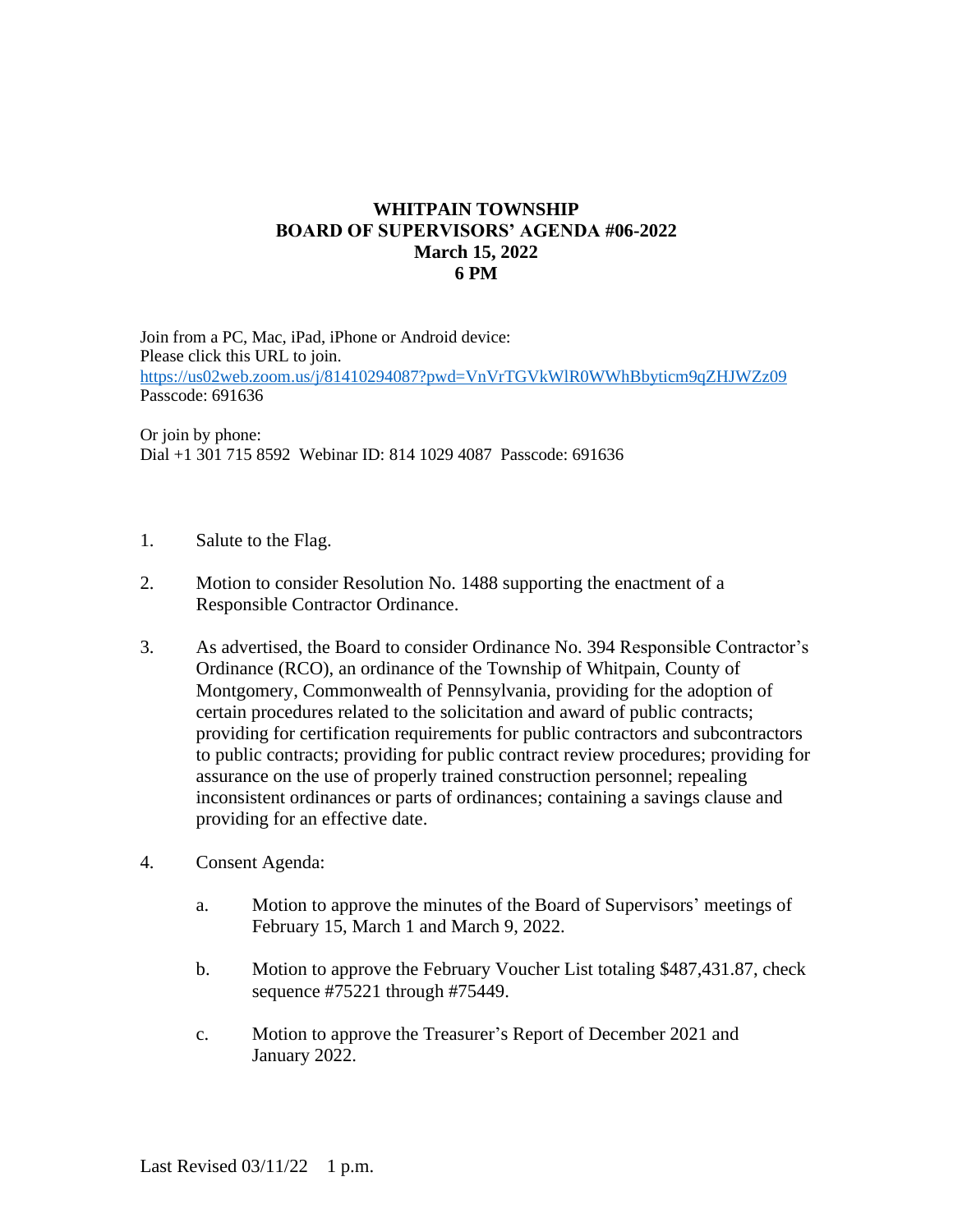Agenda #6-2022 March 15, 2022 Page 2

- d. Motion to pass Resolution No. 1489 proclaiming April 21, 2022 as the 27th Anniversary of Earth Day in Whitpain Township.
- e. Motion to authorize the Township Manager to advertise bids for the Erbs Mill Road Detention Basin Retrofit and Blue Bell Woods Detention Basin Retrofit Project.
- f. Supervisors to approve a request for a waiver from the requirement of preparing a land development plan from:
	- the Wissahickon School District on behalf of the Shady Grove Home and School Association to install a covered pavilion and associated sidewalk improvements at Shady Grove Elementary School located at 351 Skippack Pike.
	- the Wissahickon School District to install two temporary modular classrooms (approx. 900 SF each) at Blue Bell Elementary School located at 801 Symphony Lane.

The waivers from land development are conditioned upon the review and approval of the site plans by the Township Engineer.

- g. Motion to approve the Decision and Order for Conditional Use Application #CU44-21, Normandy Development.
- h. Motion to authorize the disposition of public records as follows, in accordance with Resolution No. 1004, adopted March 19, 2013:

Sewer cash receipts records from 2011 through 2014

- i. Motion to pass Resolution No. 1490 extending the provisions of outdoor dining for 90 days to June 30, 2022.
- j. Confirming motion to authorize McMahon Associates to proceed with traffic engineering services for anticipated improvements to extend the existing school zone for the Stony Creek Elementary School on Yost Road in accordance with their proposal dated March 7, 2022 in the amount of \$1,500.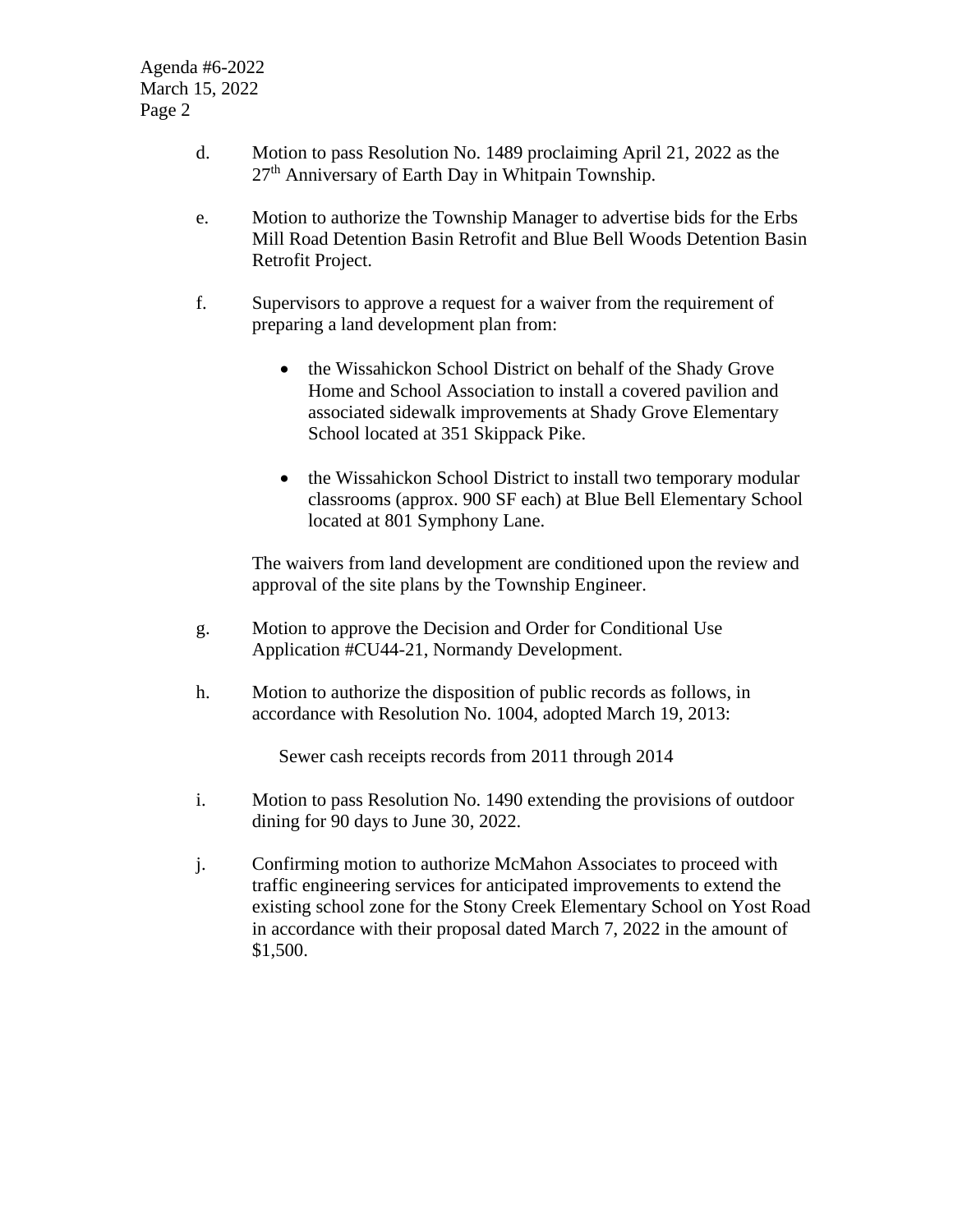- k. Motion to pass Resolution no. 1491 authorizing the taking by deed in lieu of condemnation certain real property for the Pulaski Drive Bridge project.
- 5. Motion to appoint the following to the Park and Open Space Board:

\_\_\_\_\_\_\_\_\_\_\_\_\_\_\_\_\_ as Alternate No. 1 with a term expiring December 31, 2025.

\_\_\_\_\_\_\_\_\_\_\_\_\_\_\_\_\_ as Alternate No. 2 with a term expiring December 31, 2025.

\_\_\_\_\_\_\_\_\_\_\_\_\_\_\_\_\_ as Alternate No. 3 with a term expiring December 31, 2025.

- 6. Motion to approve Lease Agreement between Whitpain Township and North Penn Valley Boys and Girls Club for 14 parcels of land on Maple Avenue for the purpose of constructing a permanent facility subject to the final review and approval of the Agreement by the Township Solicitor.
- 7. Motion to appoint Travis DeCaro as the Township Code Enforcement Officer and Zoning Officer.
- 8. Does the Board of Supervisors wish to take any action on the following Zoning Hearing Board cases scheduled for March 17, 2022?

**NO. 2308-21 – ALLIANCE PARTNERS HSP, LLC** requests variances from Article XVIII, Sections 160-111(F), subsections (2), (3) and (4), related to Use Regulations with respect to their property located at 795 Jolly Rd., Blue Bell, PA, in the Township's R-E Research and Engineering District. Applicant's requested relief, if granted, will allow Applicants to construct research lab buildings on the property which will have storage areas greater than ten percent (10%) of the building's floor area and three loading docks per building, all of which are prohibited by the Ordinance.

**NO. 2310-22 – DANIEL GEIB. -** requests variances from Article XII, Section 160-61.B related to Area Regulations and Article XXVIII, Section 160-202 related to Residential Projections into Front Yards with respect to his property located at 1301 Walton Rd., Blue Bell, PA, in the Township's R-5 Residential District. Applicant's requested relief, if granted, will allow Applicant to construct a 20' by 24' one story addition onto his residence which will project into the front yard when the Ordinance prohibits same and will reduce the minimum front yard setback to 23.3 feet when the Ordinance requires a minimum of 75 feet.